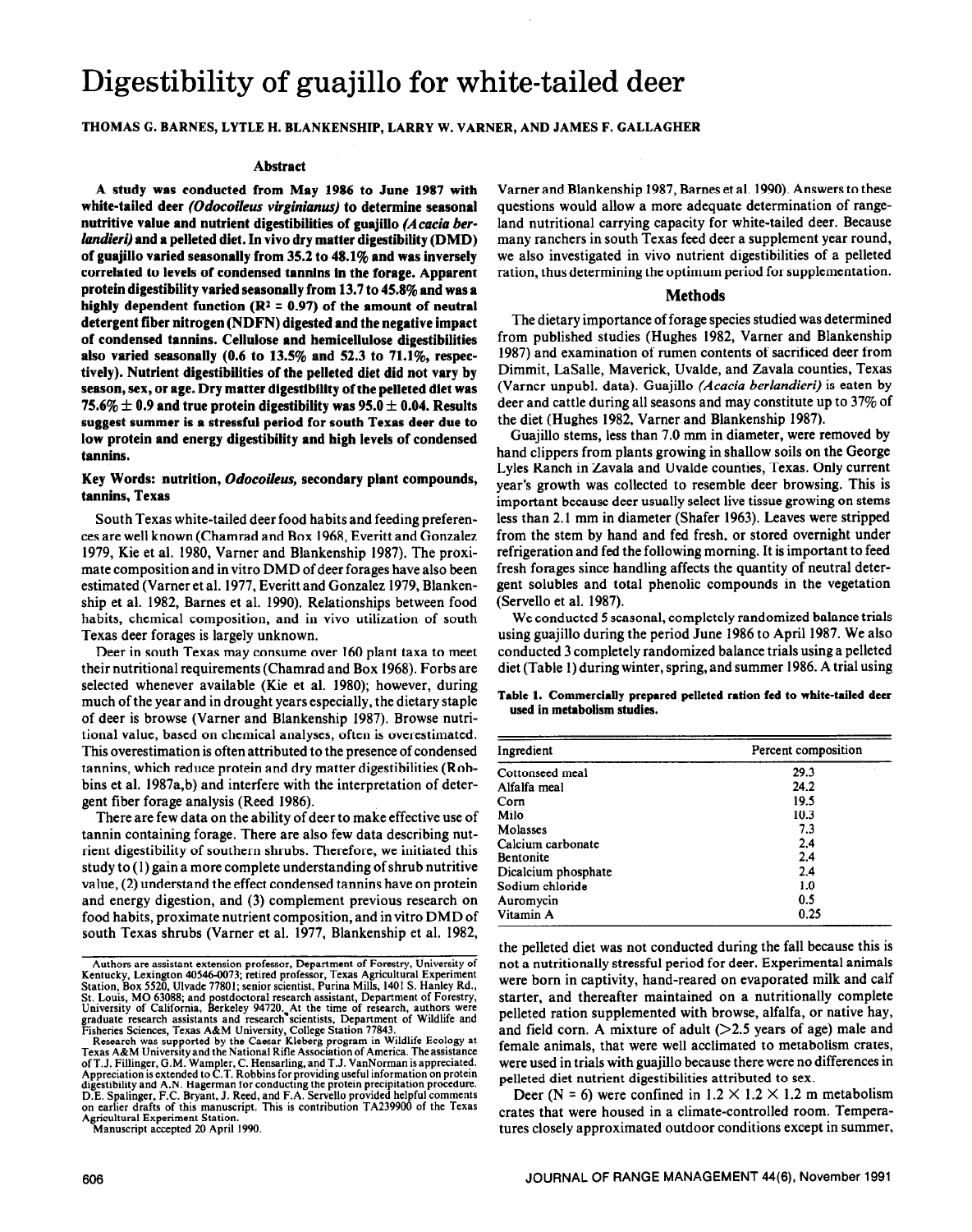when daytime temperatures never exceeded  $27^{\circ}$  C. Animals were weighed prior to each trial, which consisted of a 5-day adjustment period followed by a 5-day total fecal and urine collection period. While 7-day adjustment periods are recommended for reduction of variance in the data (Mothershead et al. 1972), we used a 5-day period because the animals were supplemented with browse prior to each trial, were previously conditioned to the crates, maintained maximal intakes, were not anesthetized, and it was less stressful on the animals. Schneider and Flatt (1975) reviewed the literature and concluded a 5-day pretrial period for cattle was adequate if all that is necessary is to change residual plant materials. They also concluded that longer collection periods result in more precision but may increase bias due "to accident, animal sickness, feed refusal, or other disturbing factors". Holloway et al. (1981), therefore, used a 7-day preliminary trial followed by a 5-day collection period for cattle eating fresh forage. Because deer have significantly faster passage rates than cattle (Huston et al. 1986), a shorter pretrial period should be adequate to remove residual vegetative matter. At worst, a short pretrial period would result in decreased precision and failure to detect the relationships that exist with a decreased possibility of bias (Holloway et al. 1981). Subsequent in vitro DMD data were highly correlated with in vivo DMD values (Barnes et al. 1989).

Forage was offered *ad libitum* during the pretrial period and fed at maximal consumption levels during the collection period. Deer were fed once in the morning and water was provided *ad libitum*  during all experiments.

Forage, orts, and fecal samples were taken daily, oven-dried at 60" C, composited for the total collection period, ground through a l-mm screen in a Wiley Mill, and subsampled for analyses. Urine was collected daily in opaque plastic containers, acidified with 20% HCL, subsampled, and frozen until analyzed. All samples were analyzed for proximate nutrients, fiber, and gross energy. Gross energy was determined using a Parr adiabatic oxygen bomb calorimeter. All samples were digested following Adler and Wilcox's (1985) perchloric acid and hydrogen peroxide technique (modified by Gallagher, personal communication). Crude protein  $(N \times 6.25)$ was determined colorimetrically on the wet-digested samples (Laubner 1975). Condensed tannins were extracted in methanol and measured colorimetrically using a catechin standard (Burns 1971). Precipitable protein  $\text{cm}^2/\text{mg}$ , due to the effects of condensed tannins, was also measured (Hagerman 1987).

Forage and feces were analyzed using detergent analyses (Goering and Van Soest 1970) without the addition of sodium sulfite (Mould and Robbins 1981). Lignin was determined by sequential treatments of acid detergent fiber (ADF) with potassium permangenate. Cellulose and hemicellulose were determined by difference. Nitrogen (Laubner 1975) in NDF of feed and feces was also measured.

Digestible energy  $(kcal/g)$  was calculated by multiplying gross

**Table 2. Mean body weight (BW) and dry matter intakes (DMI) of whitetailed deer used in metabolism studies.** 

| Diet            | N                  | Weight | SЕ      | DMI/kgBW SE        |     |  |
|-----------------|--------------------|--------|---------|--------------------|-----|--|
|                 |                    | (kg)   | (g/day) |                    |     |  |
| Guajillo Spring |                    | 43.7   | 2.1     | 11.7A <sup>1</sup> | 1.4 |  |
| Early summer    |                    | 49.3   | 2.4     | 13.0A              | 1.9 |  |
| Late summer     | 5                  | 30.5   | 1.0     | 19.6B              | 2.5 |  |
| Fall            | 6                  | 36.8   | 1.0     | 13.3A              | 1.8 |  |
| Winter          |                    | 41.1   | 2.0     | 20.0B              | 1.5 |  |
| Pelleted        | 7 (A) <sup>2</sup> | 43.7   | 1.3     | 21.0               | 0.6 |  |
|                 | 4 (Y)              | 25.1   | 0.7     | 32.4               | 1.3 |  |

'Values within a column followed by different letters are different ( $P \le 0.05$ ). <sup>2</sup>Indicates a difference ( $P \ge 0.05$ ) in DMI/kgBW between adult (A) and yearling (Y) white-tailed deer.

energy intake  $\times$  apparent digestibility. Expected digestible protein in feed was calculated using the equation  $Y = -3.87 + 0.9387X$  based on nonphenolic-containing forages fed to deer (Robbins et al. 1987a). Observed digestible protein was calculated by multiplying CP intake  $\times$  apparent digestibility (Robbins et al. 1987a). Protein reduction was calculated as the difference between expected and observed digestible protein. True protein digestiblity of the pelleted diet was calculated using a metabolic fecal nitrogen value of 4.88 g/ 100 g feed (Robbins et al. 1974). This source of endogenous nitrogen was removed from digestibility equations.

True protein digestibility of guajillo was estimated by replacing total nitrogen in the feces with fecal nitrogen insoluble in neutral detergent (Mason 1969, Van Soest 1967) because fecal nitrogen that is insoluble in neutral detergent originates from indigestible feed nitrogen; whereas, fecal nitrogen that is soluble in neutral detergent is from microbial and endogenous sources of nitrogen in the digestive tract. A Lucas test (Van Soest 1982) was not used to predict true protein digestibility because the use of regression equations from a Lucas test for uniformity of protein is invalid when applied to feeds that contain tannins (Reed et al. 1990).

Unbalanced one-way analysis of variance and the least significant differences mean comparison tests were used to detect differences in browse nutrient digestibilities. Analysis of variance was also used to determine differences in nutrient digestibilities between pelleted ration trials. A Student's t test was used to detect differences in dry matter intake (DMI) and nutrient digestibilities of the pelleted ration by yearling and adult deer. Significance is indicated at the 0.05 level of probability.

## **Results and Discussion**

One individual deer during each trial, except during fall, went off feed and had to be removed from the metabolism crate (Table 2). Mean deer weight (39.4 kg) was not different between trials (Table 2). Deer consumed significantly less guajillo during the spring, early summer, and fall periods and DMI/ kg body weight (BW)/day

**Table 3. Protein, energy, and neutral detergent fiber (NDF) composition (100% dry matter basis) of forages fed to south Texas white-tailed deer in digestion studies.** 

| Diet        | Crude<br>protein | Digestible<br>protein | Protein<br>precipitation | Digestible<br>energy | Condensed<br>tannins | <b>NDF</b> | Cellulose | Hemi-<br>cellulose | Lignin | <b>NDFN</b>          |
|-------------|------------------|-----------------------|--------------------------|----------------------|----------------------|------------|-----------|--------------------|--------|----------------------|
|             | (%)              | (g/100g)<br>feed      | (cm2/mg)                 | (kcal/g)             | (mg/g)               | (%)        | (%)       | (%)                | (%)    | $(\%$ of)<br>total N |
| Guajillo    |                  |                       |                          |                      |                      |            |           |                    |        |                      |
| spring      | 20.0             | 9.14                  | 0.220                    | 2.27                 | 92.1                 | 57.4       | 15.9      | 30.4               | 11.9   | 49.4                 |
| Early       |                  |                       |                          |                      |                      |            |           |                    |        |                      |
| summer      | 20.2             | 7.31                  | 0.161                    | 1.91                 | 89.9                 | 50.9       | 16.8      | 24.4               | 10.8   | 46.2                 |
| Late summer | 15.6             | 2.14                  | 0.228                    | 1.60                 | 112.8                | 50.8       | 18.5      | 20.0               | 11.9   | 52.8                 |
| Fall        | 16.8             | 3.51                  | 0.206                    | 1.75                 | 108.1                | 53.8       | 18.9      | 24.6               | 10.4   | 52.7                 |
| Winter      | 17.6             | 4.01                  | 0.196                    | 1.93                 | 117.9                | 59.2       | 20.1      | 25.7               | 12.8   | 54.0                 |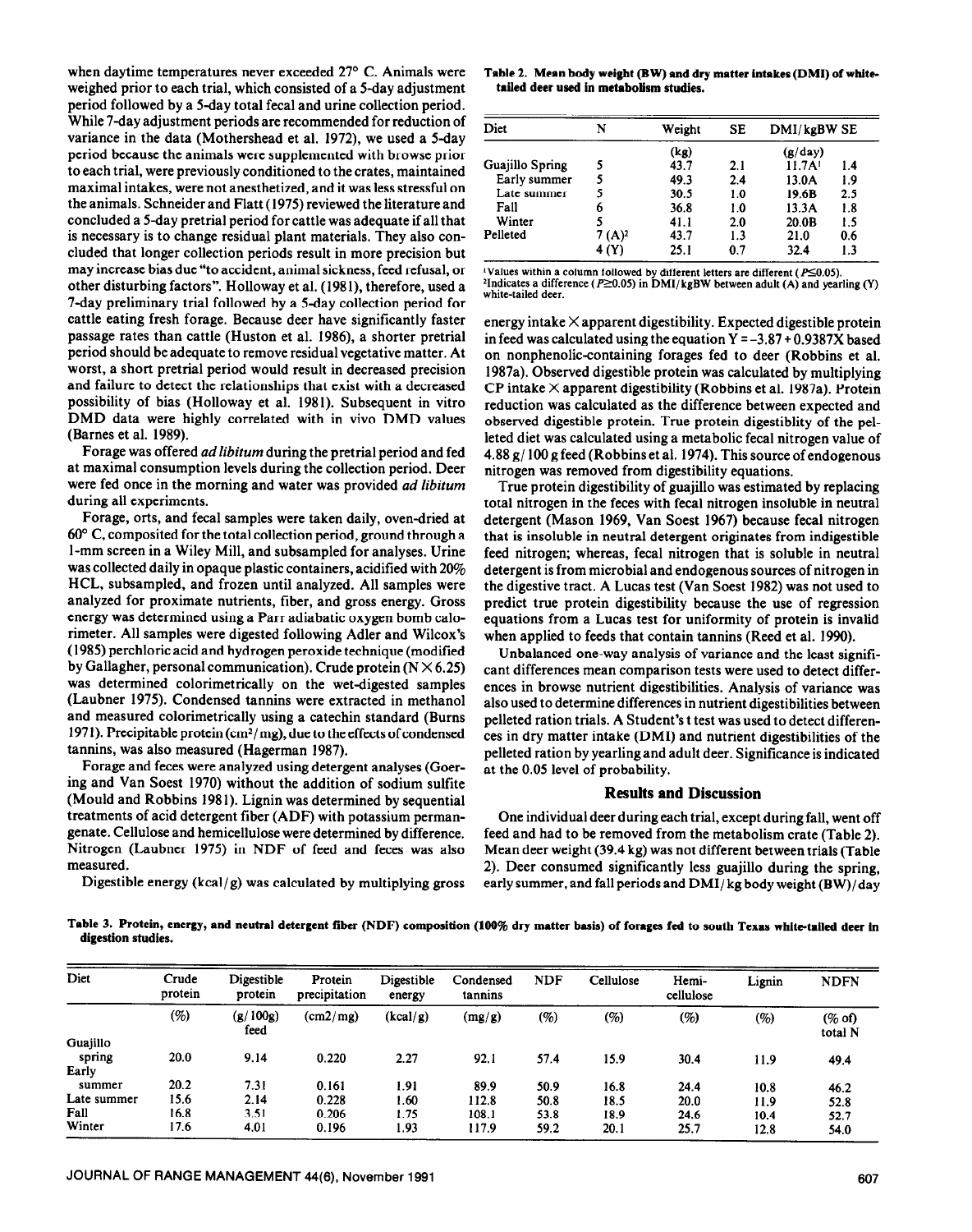|                 | Dry matter     |           | Energy        |           |             | Apparent protein |                   | True protein |                | <b>NDF</b> |  |
|-----------------|----------------|-----------|---------------|-----------|-------------|------------------|-------------------|--------------|----------------|------------|--|
| Diet            | x              | <b>SE</b> | $\bar{x}$     | <b>SE</b> | $\bar{x}$   | <b>SE</b>        | $\overline{x}$    | <b>SE</b>    | $\overline{x}$ | <b>SE</b>  |  |
| Guajillo spring | 48.1C          | 0.8       | 46.0C         | 0.9       | 45.8B       | 2.2              | 56.8D             | 0.9          | 22.8B          | 1.8        |  |
| Early summer    | 41.2AB         | 2.7       | 39.1B         | 2.8       | 35.5B       | 4.1              | 51.1CD            | 2.3          | 7.6A           | 4.5        |  |
| Late summer     | 35.2A          | 2.4       | 32.5A         | 2.7       | 13.7A       | 3.5              | 38.0A             | 2.3          | 0.0A           | 3.5        |  |
| Fall            | 38.3AB         | 2.3       | 35.9AB        | 2.3       | 20.5A       | 5.2              | 43.0AB            | 1.8          | 6.7A           | 3.1        |  |
| Winter          | 41.5D          | 0.6       | 38.6AB        | 0.7       | 22.7A       | 2.5              | 46.6BC            | 1.6          | 17.9B          | 1.2        |  |
|                 | Cellulose      |           | Hemicellulose |           | <b>NDFN</b> |                  | Condensed tannins |              |                |            |  |
| Diet            | $\overline{x}$ | <b>SE</b> | $\bar{x}$     |           | <b>SE</b>   | $\bar{x}$        | <b>SE</b>         |              | $\overline{x}$ | <b>SE</b>  |  |
| Guajillo spring | 0.6A           | 3.6       | 71.1C         |           | 1.9         | 34.5B            | 2.4               |              | 92.7C          | 0.4        |  |
| Early summer    | 6.5AB          | 3.2       | 65.6BC        |           | 3.2         | 26.2B            | 5.1               |              | 84.8A          | 0.7        |  |
| Late summer     | 11.1B          | 4.3       | 52.3A         |           | 3.5         | 14.5A            | 2.4               |              | 82.6A          | 1.4        |  |
| Fall            | 5.9AB          | 3.2       | 62.1B         |           | 2.5         | 17.1A            | 3.1               |              | 84.2A          | 1.1        |  |
| Winter          | 13.5B          | 1.4       | 67.9BC        |           | 1.6         | 16.8A            | 1.3               |              | 88.4B          | 0.8        |  |

**Table** 4. Mean **digestibility coefficients (% of dry matter) of forages fed to south** Texas **white-tailed deer used in metabolism studies.** 

of adult deer consuming guajillo averaged 15.5 g/kg BW/day. Yearling deer, consuming the pelleted ration, had significantly higher DMI/kg BW/day than adults (Table 2). Differences in voluntary intake were expected and are determined by a range of behavioral, morphological, and physiological mechanisms linked to photoperiod and endocrine changes (Allison 1985). Intake levels reported in our study are similar to levels reported in previous studies using mule deer *(Odocoileus hemonius)* or white-tailed deer (Baker and Hobbs 1987, Mautz et al. 1976).

No statistical seasonal comparisons of forage quality could be made because daily feed samples were taken for each deer from a common forage supply and composited for analysis. Gross energy of guajillo was similar and averaged  $4.7 \pm 0.87$  kcal/g (Table 3). Digestible energy (DE) averaged 1.89 kcal/ g and varied seasonally. Dry matter digestibility of guajillo varied seasonally and averaged 40.8% (Table 3). Condensed tannins were inversely correlated to DMD (Y =  $63.1-0.2X$ , R<sup>2</sup> = 0.60) but not to NDF digestibility (Y =  $32.2 - 0.2X$ ,  $R^2 = 0.20$ . The lack of relationship between condensed tannins and NDF digestibility is not surprising because condensed tannins appear to elevate NDF content as a result of insoluble complexes being formed with protein and carbohydrates (Reed 1986).

Dry matter digestibility is an important nutritional variable to measure since it provides a strong and direct inference to energy utilization within the animal (Barnes et al. 1989). White-tailed deer have been classified as concentrate selectors (Hanley 1982) which dictates energy should come from fermentation of cell solubles. These solubles should be 100% digestible (Van Soest 1982) unless phenolics or volatile oils are present. We observed a reduction of 18 to 34% (from theoretical limit of 98 to 100% digestible) in the digestibility of cell solubles. The inverse relationship between DMD and concentration of condensed tannins and reduction in theoretical digestible cell solubles indicate condensed tannins exert their primary influence through reducing digestible cell solubles (Robbins et al. 1987b) and not by reducing cell wall digestibility (Barry and Manley 1984, Barry et al. 1986). However, without quantifying changes in condensed tannin solubilities and their effects on fiber analysis, it is difficult to pinpoint cause and effect (Reed 1986) especially since condensed tannins can complex with protein to elevate NDFN (Reed and Soller 1987), a substantial proportion of NDF.

Cellulose digestibilities were low (0.6-13.5%) for guajillo and were lowest during the spring (Table 4). Hemicellulose digestibility varied seasonally and averaged 63.7%. Hemicellulose digestibility was lowest during late summer. The highly variable and low digestibility of cell wall fractions may be attributed to insoluble complexes formed with condensed tannins which interfere with the detergent analysis system (Reed 1986).

Digestion of cell wall components, especially if highly lignified (mean lignin content of guajillo was  $11.6 \pm 0.17\%$ ), is a slow process. Fiber available for conversion into energy are cellulose and hemicellulose with the upper digestion limit set by lignin, cutin, and silica content. Because tannins appear to form insoluble protein and carbohydrate complexes, NDF may not be an accurate measure of cell wall in browse (Reed 1986). However, our data indicate that hemicellulose is digested more easily by deer than is cellulose or that the microbial population was better adapted for digesting hemicellulose (52.3-71.1%) digestible) than cellulose (0.6-13.5% digestible) which is consistent with predictions for a concentrate selector (Kay et al. 1980). Passage rate ultimately determines fiber digestion (Huston et al. 1986). These factors (passage rate, low cellulose digestion, and tannin formed insoluble complexes) might have accounted for the low DMD of guajillo during the late summer and fall periods especially since passage rate of guajillo is fastest during the late summer period (Barnes et al. 1991).

Digestibility of condensed tannins varied seasonally (Table 4) and was higher than expected. These high digestibilities may be attributed to minimal recovery of condensed tannins in the feces because they had complexed with protein and carbohydrates upon passage through the digestive tract and were no longer soluble (Reed and Soller 1987).

The CP of guajillo was highest during periods of active growth in the spring and early summer, declined in late summer, then increased in response to new growth in the fall (Table 3). A substantial portion of total nitrogen was bound to NDF (range 46.2 to 54.0%,  $\ddot{x}$  = 50.3%). There was no significant relationship between digestible protein reduction and protein precipitation measured using the ring diameter squared method (Table 3). Availability of apparently digestible protein in the browse diets was reduced from expected digestible protein of nonphenolic containing forages (Robbins et al. 1987a) by 3.5 to 8.5%. Digestible protein reduction was highly correlated to condensed tannin concentration in the diet  $(Y = -2.4 + 0.1X, R^2 = 0.86)$ . Reed et al. (1990) observed a theoretical reduction in protein availability of 35% (compared to an average of 88% in nontannin containing uniform feeds (Van Soest

## 608 JOURNAL OF RANGE MANAGEMENT 44(8), November 1991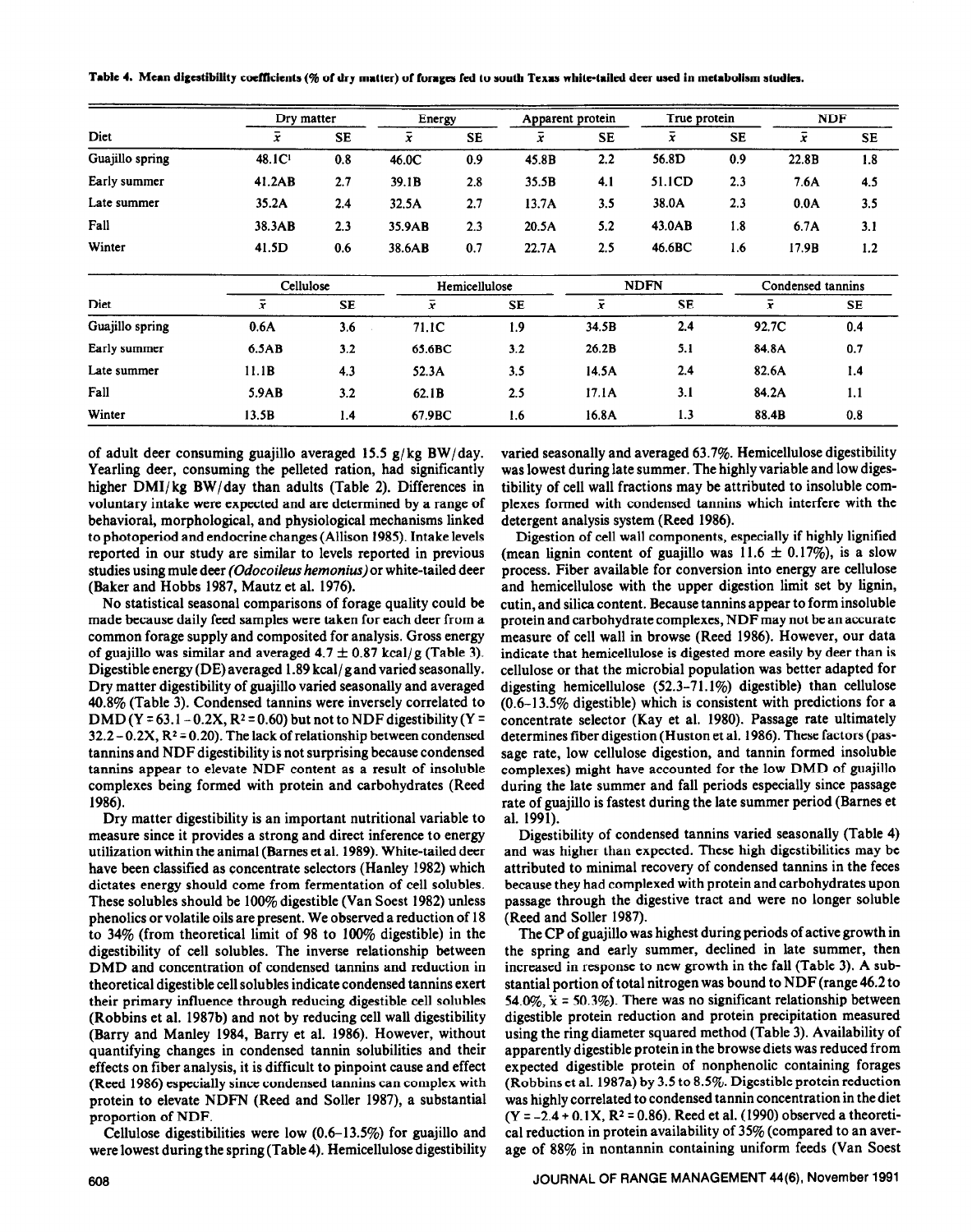1982)) in a tanniniferous *Acacia.* They suggested lower apparent and true protein digestibility was related to a high excretion of fecal NDFN. The high excretion of fecal NDFN could be attributed to the presence of phenols which complex with protein and caused an increase in apparent lignin content of the feces, leading to negative digestibility of lignin and NDFN (Reed 1986).

True protein digestibility varied seasonally and is considerably lower than true protein digestibility of uniform feeds (approximately 88%, Van Soest 1982) such as the pelleted diet (95.0%). This lowered digestibility can be attributed to the presence of phenolics (Reed et al. 1990) that reduce protein availability (Robbins et al. 1987a) and cause the nitrogen to form insoluble complexes with fiber (Reed 1986). These complexes result in elevated fecal NDFN digestibility coefficients. Reed and Soller (1987) observe that phenolics increase the amount of endogenous nitrogen, including urea, recycled to the rumen which increased microbial utilization of endogenous nitrogen.

Digestible or available protein, not CP content of the forage, is the nutritionally important factor in meeting animal requirements. Available protein is a function of the total amount of CP present minus the indigestible NDFN and the extent of protein precipitation by tannins (Robbins et al. 1987a). A large part of the variability in protein digestibility of guajillo appears related to the presence of condensed tannins. Digestible protein reduction (compared to expected digestible protein in nonphenolic forages) of 3.5 to 8.5% in the browse diets agrees with values obtained by Robbins et al. (1987a). Deer may be able to avoid these effects behaviorally by selection of older, less toxic stems (Provenza and Malechek 1984), increasing DMI, or selection of nonphenolic forages (Bryant and Kuropat 1980). Nonphenolic forages are often scarce in south Texas during the summer or extended periods of drought. Deer may also minimize nitrogen loss by complexing tannin with salivary glycoprotein (Austin et al. 1989).

The remaining variability in apparent digestible protein of guajillo is a result of the amount of NDFN in the forage and NDFN digestibility. This source of nitrogen becomes available only if NDF can be digested. Small quantities of NDF and subsequently small amounts of NDFN were digested by deer in this study. However, condensed tannins can interfere with fiber analysis by forming insoluble complexes (Reed 1986) and NDF and NDFN digestibility may be greater than reported. The CP content of the browse rations were well above the 6 to 8% required for minimal ruminal function, but available protein became low as the forages matured and tannin levels increased. Protein precipitation during the late summer and fall periods was exacerbated due to low quantities of NDFN being digested, which may be a function of rapid passage of fiber particles (Barnes et al. 1991) or tanninprotein complexes (Reed 1986, Reed et al. 1990).

There were no seasonal differences in nutrient digestibility between pelleted diet trials. Consequently, data were pooled and tested for differences attributed to age and sex. There were no digestibility differences attributed to age or sex, consequently data were pooled. Gross energy of the pelleted diet was 3.8 kcal/g, whereas digestible energy was 2.96 kcal/g. Dry matter digestibility of this diet was  $75.6 \pm 0.9\%$ . Neutral detergent fiber, cellulose, and hemicellulose digestibilities were 81.7  $\pm$  0.7, 62.0  $\pm$  1.6, and 93.5  $\pm$ 0.5, respectively. This diet is an excellent source of energy. The pelleted diet contained 22.5% CP and had 21.62 g/ 100 g feed digestible protein. True protein digestibility of this diet was  $95.0 \pm$  $0.04\%$ . The true protein digestibility of this diet is in close agreement with that found in other studies indicating deer are not different from domestic ruminants in their ability to digest protein in nonphenolic forages (Robbins et al. 1974).

Our information indicates white-tailed deer meet their relatively high weight specific metabolic requirements through digestion of neutral detergent solubles, consistent with current ecological foraging theory of small ungulates. Late summer is the most stressful nutritional period for deer in south Texas due to low DMD, DE, and digestible protein in browse, which is a function of increased condensed tannins and low NDF digestibilities. This is the period when supplementation with the pelleted ration could have its greatest impact because this diet was highly digestible, containing approximately 3 kcal/g DE, and 21  $g/100 g$  digestible protein. The nutritional value of any forage should not be explained using a I-dimensional approach such as proximate analyses, digestibility, rate of digestion and passage, or phenolic content. More research on the effects condensed tannins have on protein metabolism, rumen microorganisms, and ruminant digestive enzymes is needed to better predict the nutritive value of forages containing secondary plant compounds. We present information that indicates complex relationships exist between intake, nutrient digestibilities, and secondary plant compounds.

#### **Literature Cited**

- **Adler, R.R., and J.E. Wilcox. 1985.** Rapid perchloric acid digest methods for analysis of major elements in plant tissue. Commun. **in Soil Sci. Plant Anal. 16:1153-1163.**
- **Allison, C.D. 1985. Factors affecting forage intake by range ruminants: A**  review. J. Range Manage. 38:305-311.
- Austin, P.J., L.A. Suchar, C.T. Robbins, and A.E. Hagerman. 1989. Tannin-binding proteins in saliva of deer and their absence in saliva of **sheep and cattle. J. Chem. Ecol.** 15: **1335-l 347.**
- **Baker, D.L., and N.T. Hobbs. 1987. Strategies of digestion and digestive efficiency and retention time of forage diets in montane ungulates. Can. J. Zool. 65:1978-1984.**
- **Barnes, T.C., L.W. Vamer, L.H. Blankenship, and J.F. Gallagher. 1989. Predicting in vivo dry matter, energy, and protein digestibility of deer forages. Proc. Annu. Conf. Southeast. Fish and Wildl. Agencies. 43~297-305.**
- Barnes, T.G., L.W. Varner, L.H. Blankenship, T.J. Fillinger, and S.C. **Heineman. 1990.** Macro and micro mineral content of south Texas deer **forages. J. Range Manage. 43:220-223.**
- Barnes, T.G., L.W. Varner, L.H. Blankenship, and J.F. Gallagher. 1991. **Indigestible particulate passage in white-tailed deer.** *In:* **(R.D. Brown, ed) Proc. Second Internat. Symp. on the Biol. of Deer. Academic Press, New York, In Press.**
- **Barry, T.N., and T.R. Manley. 1984. The role of condensed tannins in the nutritional value of** *Loruspedunculurus* **for sheep. 2. Quantitative digestion of carbohydrate and proteins. Brit. J. Nutr. 51:493-504.**
- **Barry, T.N, T.R. Manley, and S.J. Duncan. 1986. The role of condensed tannins in the nutritional value of** *Lotuspedunculatus* **for sheep .4. Sites of carbohydrate and protein digestion as influenced by dietary reactive tannin concentration. Brit. J. Nutr. 55:123-137.**
- **Blankenship, L.H., L.W. Varner, and G.W. Lynch. 1982. In vitro digestibility of south Texas range plants using inoculum from four ruminant**  species. J. Range Manage. 35:664-666.
- **Bryant, J.P., and P.J. Kuropat. 1980. Selection of winter forage by subartic browsing vertebrates: The role of plant chemistry. Annu. Rev. Ecol. Syst. 11:261-285.**
- **Burns, R.E. 1971. Methods for estimation of tannin in grain Sorghum. Agron. J. 63:51 I-512.**
- **Chamrad, A.D., and T.W. Box. 1968. Food habits of white-tailed deer in south Texas. J. Range Manage. 21:158-164.**
- **Everitt, J.H., and C.L. Gonzalez. 1979. Botanical composition and nutrient content of fall and early winter diets of white-tailed deer in south Texas. Southwest. Natur. 24:297-310.**
- **Goering, H.K., and P.J. Van Soest. 1970. Forage analyses (apparatus, reagents, procedures and some applications). USDA Agr. Handb. 379.**
- **Hanley, T.A. 1982. The nutritional basis for food selection by ungulates. J. Range Manage. 35:146-151.**
- **Hagerman, A.E. 1987. Radial diffusion method for determining tannin in plant extracts. J. Chem. Ecol. 13:437-449.**
- **Holloway, J.W., R.E. Estell, II, and W.T. Butts. 1981. Relationship between fecal components and forage consumption and digestibility. J. Anim. Sci. 52:836-843.**
- **Hughes, H.G. 1982. Estimated energy, protein, and phosphorus balances of a south Texas white-tailed deer population. Ph.D. Thesis, Texas A&M Univ., College Station.**